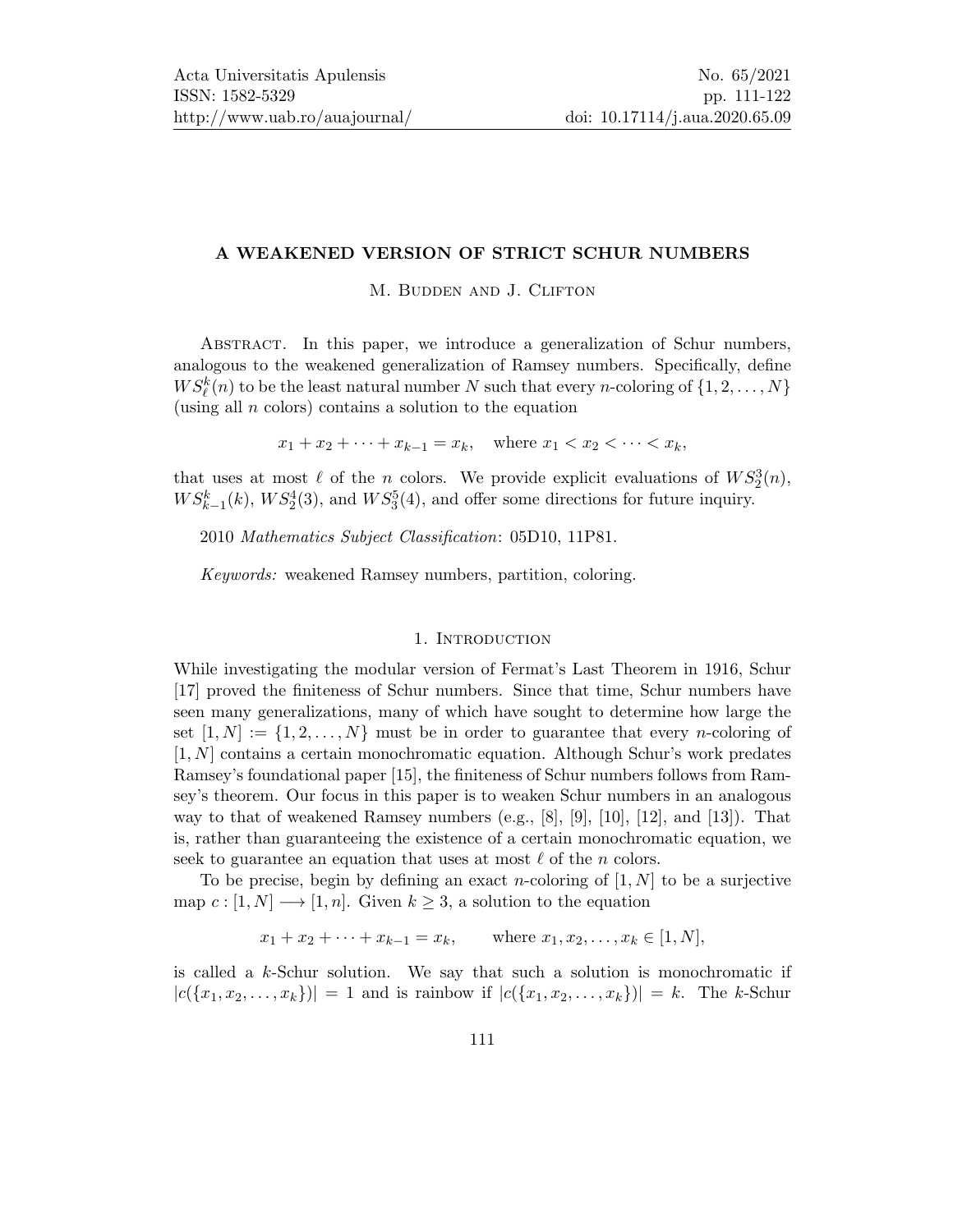number  $S^k(n)$  is defined to be the least natural number N such that every exact *n*-coloring of  $[1, N]$  contains a monochromatic k-Schur solution. Such numbers were the focus of  $[2]$ ,  $[4]$ , and  $[16]$ .

For  $1 \leq \ell \leq \min\{n-1, k-1\}$ , we weaken the problem of Schur by seeking k-Schur solutions such that  $|c(\{x_1, x_2, \ldots, x_k\})| \leq \ell$ . Whenever  $\ell \geq 2$ , we run into a complication since  $x_1, x_2, \ldots, x_{k-1}$  are not assumed to be distinct. For example, when  $\ell = 2$ , the equation  $1 + 1 = 2$  uses at most 2 colors regardless of the value of n. We resolve this issue by only considering strict  $k$ -Schur solutions:

$$
x_1 + x_2 + \dots + x_{k-1} = x_k
$$
, where  $x_1 < x_2 < \dots < x_k$ 

(see  $[1]$  and  $[14]$ ). Such numbers are sometimes called weak Schur numbers (e.g., see [\[5\]](#page-10-8) and [\[11\]](#page-10-9)), but we will use the term "strict" to avoid two distinct uses of the word "weak" in this paper. Define the  $\ell$ -weakened strict k-Schur number  $WS^k_{\ell}(n)$ to be the least natural number N such that every exact n-coloring of  $[1, N]$  contains a strict k-Schur solution that uses at most  $\ell$  colors.

To obtain a simple lower bound for  $WS_{\ell}^k(n)$ , partition the set  $[1, jn]$  into n sets (color classes) of cardinality  $j$ . Then every strict  $k$ -Schur solution

$$
x_1 + x_2 + \cdots + x_{k-1} = x_k
$$
, where  $x_1 < x_2 < \cdots < x_k$ ,

uses at least  $\lceil \frac{k}{i} \rceil$  $\frac{k}{j}$  colors. It follows that

$$
WS^k_{\lceil \frac{k}{j}\rceil -1}(n) > jn.
$$

In Section [2,](#page-1-0) we offer two general theorems, giving explicit evaluations of  $WS_2^3(n)$ and  $WS_{k-1}^k(k)$ . In Section [3,](#page-6-0) we turn our attention to the evaluation of numbers of the form  $WS_{k-1}^{k+1}(k)$ . Here, we show that  $WS_2^4(3) = 11$  and  $WS_3^5(4) = 14$ . We conclude with a conjecture about the values of  $WS_{k-1}^{k+1}(k)$  for all k and offer a few directions for future inquiry.

#### 2. Some General Results

<span id="page-1-0"></span>We begin our investigation with the evaluation of  $WS_2^3(n)$ . The following lemma will serve us in determining the necessary upper bounds.

<span id="page-1-1"></span>**Lemma 1.** If a coloring of the set  $[1, N]$   $(N \geq 3)$  does not contain a strict 3-Schur solution that uses at most 2 colors, then at least  $N - \lfloor \frac{N}{2} \rfloor + \lfloor \frac{N}{3} \rfloor$  $\frac{N}{3}$  colors must be used.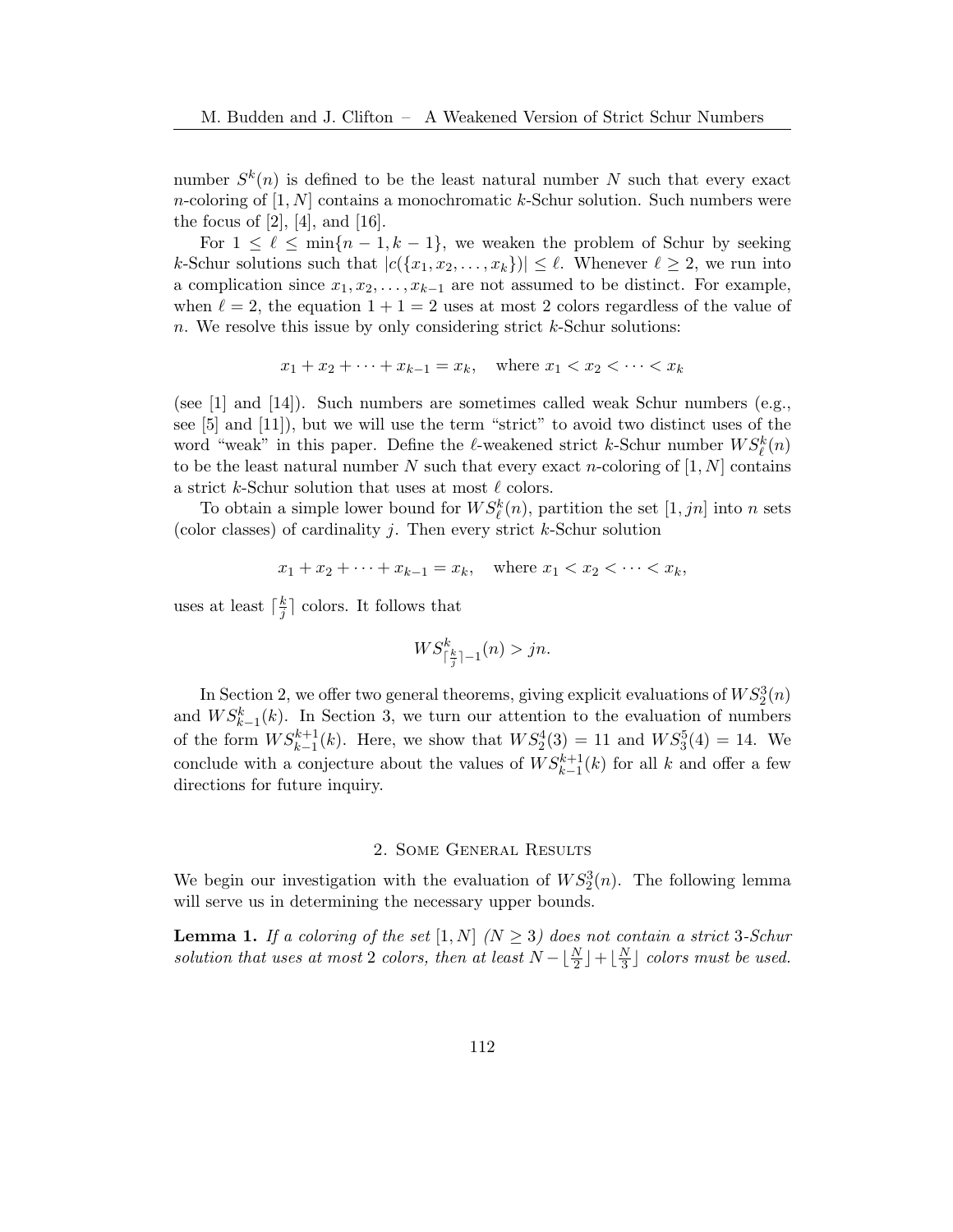*Proof.* Consider an *n*-coloring of  $[1, N]$  in which every strict 3-Schur solution is rainbow. Such a coloring can be obtained by successively coloring each i from 1 to N. Since  $1 + 2 = 3, 1, 2,$  and 3 must receive distinct colors. For any  $i > 3$  that is even, the equations

$$
1 + (i - 1) = i
$$
,  $2 + (i - 2) = i$ , ...,  $\frac{i - 2}{2} + \frac{i + 2}{2} = i$ 

force *i* to receive a color different from all  $1 \leq j \leq i$ , except possibly  $\frac{i}{2}$ . From  $\frac{i}{2} + i = \frac{3i}{2}$  $\frac{3i}{2}$ , it follows that i requires a new color if and only if  $\frac{3i}{2} \leq N$ . For any  $i > 3$ that is odd, the equations

$$
1 + (i - 1) = i
$$
,  $2 + (i - 2) = i$ , ...,  $\frac{i - 1}{2} + \frac{i + 1}{2} = i$ 

force i to receive a color different from all  $1 \leq j \leq i$ . Overall, we find that the only numbers that are allowed to repeat colors are those in the set

$$
S := \{ i \in [1, N] \mid 2i \in [1, N] \text{ and } 3i \notin [1, N] \},
$$

which has cardinality  $\frac{N}{2}$  $\frac{N}{2}$   $\left[-\lfloor \frac{N}{3} \rfloor\right]$ . Since all other colors must be distinct, we obtain the statement of the theorem.

Using the above lemma, we now give an explicit evaluation of  $WS_2^3(n)$  for all  $n \geq 3$ . Interestingly, we find that the evaluation depends upon the value of n modulo 5.

**Theorem 2.** For all  $n \geq 3$ ,

$$
WS_2^3(n) = \begin{cases} \frac{6n+5}{5} & \text{if } n \equiv 0 \pmod{5} \\ \frac{6n+9}{5} & \text{if } n \equiv 1 \pmod{5} \\ \frac{6n+3}{5} & \text{if } n \equiv 2 \pmod{5} \\ \frac{6n+7}{5} & \text{if } n \equiv 3 \pmod{5} \\ \frac{6n+6}{5} & \text{if } n \equiv 4 \pmod{5} .\end{cases}
$$

Proof. We break the proof into cases, based on divisibility by 5. Case 1 Let  $n \equiv 0 \pmod{5}$  and write  $n = 5m$ . First, we provide an *n*-coloring of  $[1, n+m] = [1, 6m]$  that lacks a strict 3-Schur solution that uses at most two colors. For each  $i \in [1, 6m]$ , whose double  $2i \in [1, 6m]$ , but whose triple  $3i \notin [1, 6m]$ , both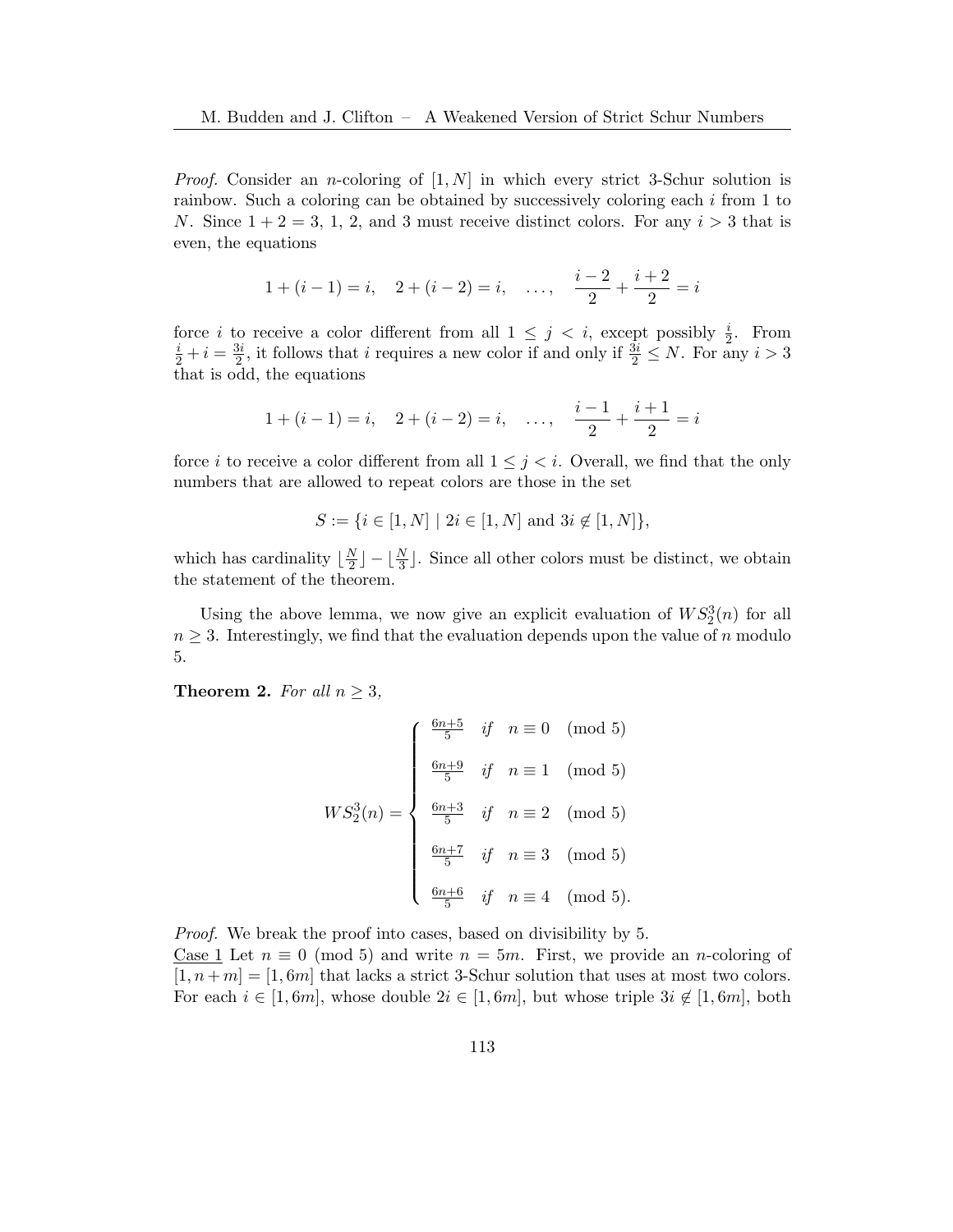i and 2i may receive the same color. This is true for all  $2m < i \leq 3m$ . It follows that m colors can be repeated without forcing a strict 3-Schur solution that is not rainbow. Hence,

$$
WS_2^3(n) \ge n + m + 1 = \frac{6n + 5}{5}.
$$

To prove the other direction, we must argue that every *n*-coloring of  $[1, n + m + 1]$ contains a strict 3-Schur solution that uses at most two colors. If we let  $N =$  $n + m + 1 = 6m + 1$ , then

$$
N - \left\lfloor \frac{N}{2} \right\rfloor + \left\lfloor \frac{N}{3} \right\rfloor = 5m + 1 = n + 1 > n.
$$

The inequality

$$
WS_2^3(n) \le n + m + 1 = \frac{6n + 5}{5}
$$

then follows from the contrapositive statement to Lemma [1.](#page-1-1)

Case 2 Let  $n \equiv 1 \pmod{5}$  and write  $n = 5m + 1$ . First, we provide an *n*-coloring of  $[1, n+m+1] = [1, 6m+2]$  that lacks a strict 3-Schur solution that uses at most two colors. For each  $i \in [1, 6m + 2]$ , whose double  $2i \in [1, 6m + 2]$ , but whose triple  $3i \notin [1, 6m + 2]$ , both i and  $2i$  may receive the same color. This is true for all  $2m < i \leq 3m + 1$ . It follows that  $m + 1$  colors can be repeated without forcing a strict 3-Schur solution that is not rainbow. Hence,

$$
WS_2^3(n) \ge n + m + 2 = \frac{6n + 9}{5}.
$$

To prove the other direction, we must argue that every *n*-coloring of  $[1, n + m + 2]$ contains a strict 3-Schur solution that uses at most two colors. If we let  $N =$  $n + m + 2 = 6m + 3$ , then

$$
N - \left\lfloor \frac{N}{2} \right\rfloor + \left\lfloor \frac{N}{3} \right\rfloor = 5m + 3 > n.
$$

The inequality

$$
WS_2^3(n) \le n + m + 2 = \frac{6n + 9}{5}
$$

then follows from the contrapositive statement to Lemma [1.](#page-1-1)

Case 3 Let  $n \equiv 2 \pmod{5}$  and write  $n = 5m + 2$ . First, we provide an *n*-coloring of  $[1, n+m] = [1, 6m+3]$  that lacks a strict 3-Schur solution that uses at most two colors. For each  $i \in [1, 6m + 3]$ , whose double  $2i \in [1, 6m + 3]$ , but whose triple  $3i \notin [1, 6m + 3]$ , both i and 2i may receive the same color. This is true for all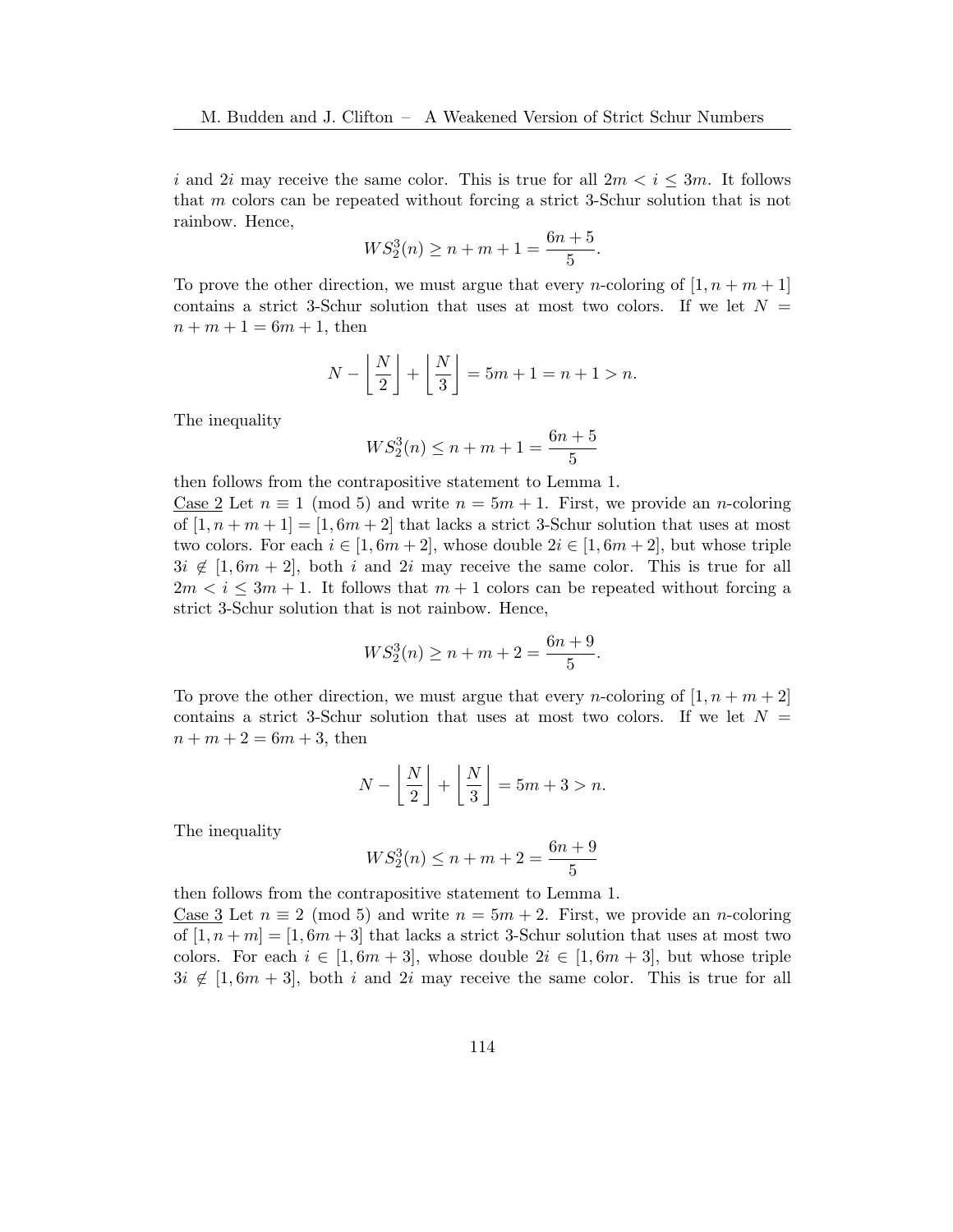$2m < i \leq 3m + 1$ . It follows that  $m + 1$  colors can be repeated without forcing a strict 3-Schur solution that is not rainbow. Hence,

$$
WS_2^3(n) \ge n + m + 1 = \frac{6n + 3}{5}.
$$

To prove the other direction, we must argue that every *n*-coloring of  $[1, n + m + 1]$ contains a strict 3-Schur solution that uses at most two colors. If we let  $N =$  $n + m + 1 = 6m + 3$ , then

$$
N - \left\lfloor \frac{N}{2} \right\rfloor + \left\lfloor \frac{N}{3} \right\rfloor = 5m + 3 > n.
$$

The inequality

$$
WS_2^3(n) \le n + m + 1 = \frac{6n + 3}{5}
$$

then follows from the contrapositive statement to Lemma [1.](#page-1-1)

Case 4 Let  $n \equiv 3 \pmod{5}$  and write  $n = 5m + 3$ . First, we provide an *n*-coloring of  $[1, n+m+1] = [1, 6m+4]$  that lacks a strict 3-Schur solution that uses at most two colors. For each  $i \in [1, 6m + 4]$ , whose double  $2i \in [1, 6m + 4]$ , but whose triple  $3i \notin [1, 6m + 4]$ , both i and 2i may receive the same color. This is true for all  $2m + 1 < i \leq 3m + 2$ . It follows that  $m + 1$  colors can be repeated without forcing a strict 3-Schur solution that is not rainbow. Hence,

$$
WS_2^3(n) \ge n + m + 2 = \frac{6n + 7}{5}.
$$

To prove the other direction, we must argue that every *n*-coloring of  $[1, n + m + 2]$ contains a strict 3-Schur solution that uses at most two colors. If we let  $N =$  $n + m + 2 = 6m + 5$ , then

$$
N - \left\lfloor \frac{N}{2} \right\rfloor + \left\lfloor \frac{N}{3} \right\rfloor = 5m + 5 > n.
$$

The inequality

$$
WS_2^3(n) \le n + m + 2 = \frac{6n + 7}{5}
$$

then follows from the contrapositive statement to Lemma [1.](#page-1-1)

Case 5 Let  $n \equiv 4 \pmod{5}$  and write  $n = 5m + 4$ . First, we provide an *n*-coloring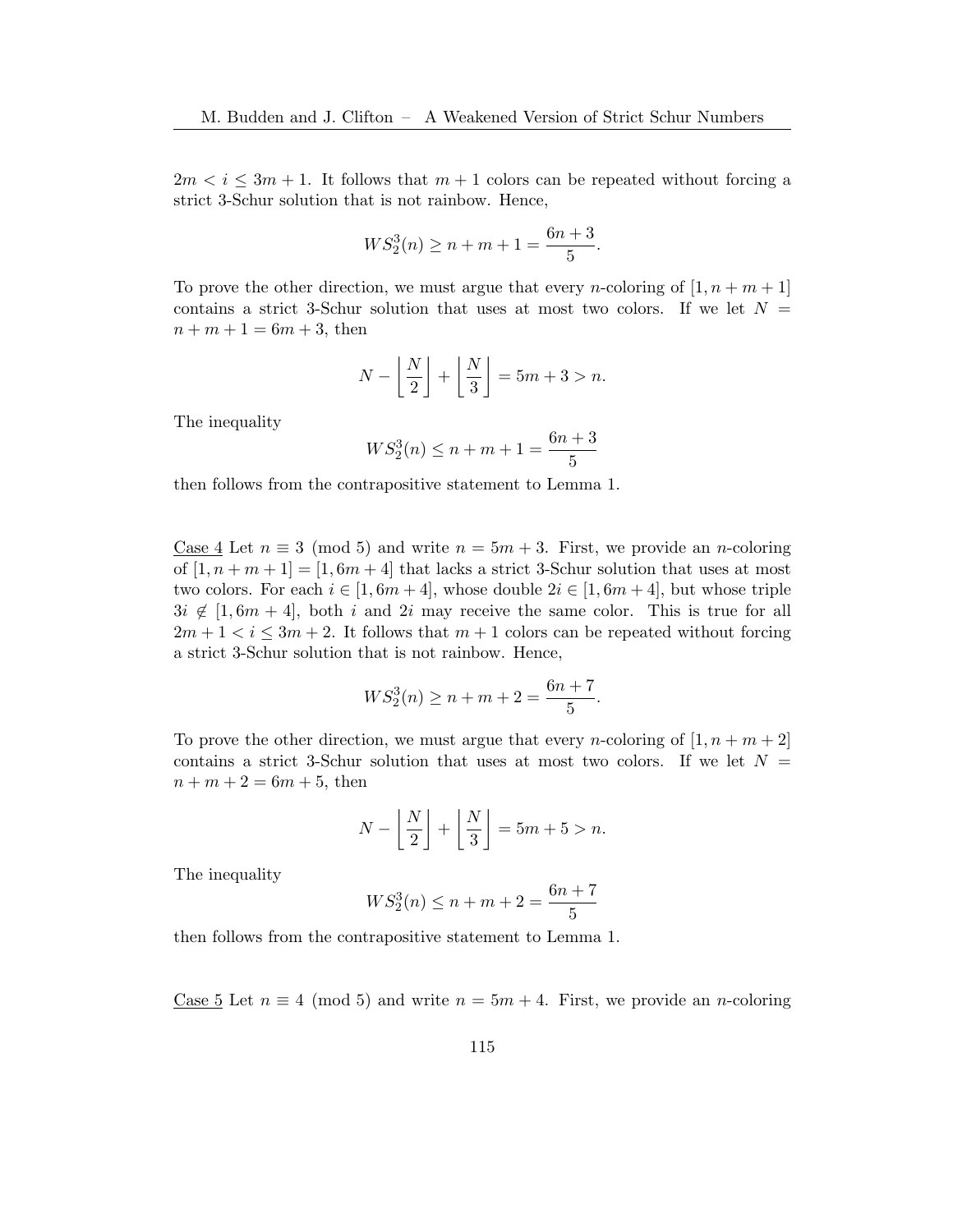of  $[1, n+m+1] = [1, 6m+5]$  that lacks a strict 3-Schur solution that uses at most two colors. For each  $i \in [1, 6m + 5]$ , whose double  $2i \in [1, 6m + 5]$ , but whose triple  $3i \notin [1, 6m + 5]$ , both i and 2i may receive the same color. This is true for all  $2m + 1 < i \leq 3m + 2$ . It follows that  $m + 1$  colors can be repeated without forcing a strict 3-Schur solution that is not rainbow. Hence,

$$
WS_2^3(n) \ge n + m + 2 = \frac{6n + 6}{5}.
$$

To prove the other direction, we must argue that every *n*-coloring of  $[1, n + m + 2]$ contains a strict 3-Schur solution that uses at most two colors. If we let  $N =$  $n + m + 2 = 6m + 6$ , then

$$
N - \left\lfloor \frac{N}{2} \right\rfloor + \left\lfloor \frac{N}{3} \right\rfloor = 5m + 5 > n.
$$

The inequality

$$
WS_2^3(n) \le n + m + 2 = \frac{6n + 6}{5}
$$

then follows from the contrapositive statement to Lemma [1.](#page-1-1)

From the previous theorem, it follows that  $WS_2^3(3) = 5$ . We further investigate numbers of the form  $WS_{k-1}^k(k)$  in the following theorem.

**Theorem 3.** For all  $k \geq 3$ ,

$$
WS_{k-1}^{k}(k) = \frac{k(k-1)}{2} + 2.
$$

*Proof.* First, we give a k-coloring of  $\left[1, \frac{k(k-1)}{2} + 1\right]$  that lacks a strict k-Schur solution using at most  $k - 1$  colors. The only strict k-Schur solutions that apply are

<span id="page-5-0"></span>
$$
1 + 2 + \dots + (k - 2) + (k - 1) = \frac{k(k - 1)}{2} \tag{1}
$$

and

<span id="page-5-1"></span>
$$
1 + 2 + \dots + (k - 2) + k = \frac{k(k - 1)}{2} + 1.
$$
 (2)

Color 1, 2, ..., k distinct, with  $\frac{k(k-1)}{2}$  the same as k, and  $\frac{k(k-1)}{2}$  + 1 the same as  $k-1$ . All other numbers can receive any colors. From this coloring, it follows that

$$
WS_{k-1}^{k}(k) \ge \frac{k(k-1)}{2} + 2.
$$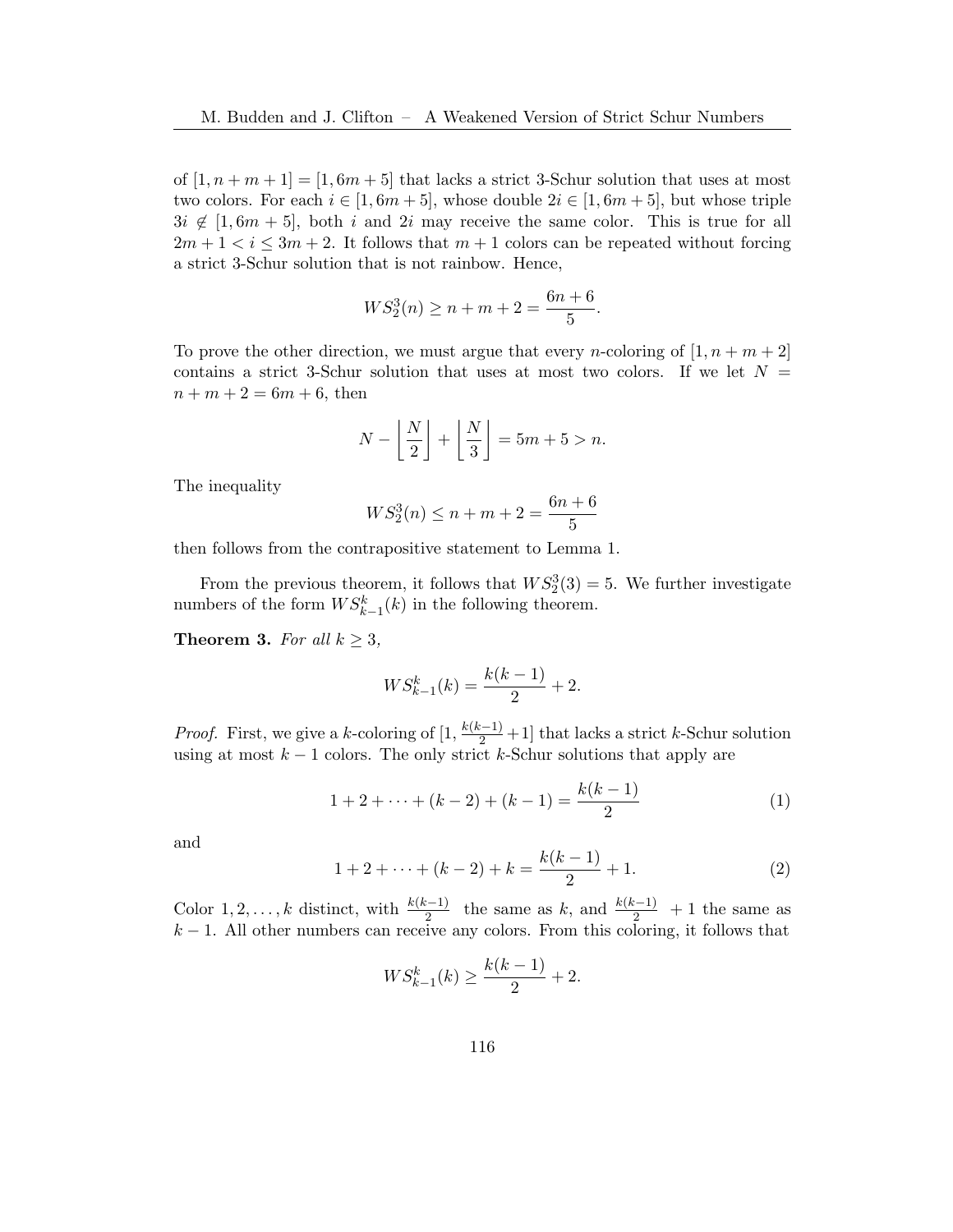Now we must show that every k-coloring of  $[1, \frac{k(k-1)}{2} + 2]$  contains a strict k-Schur solution using at most  $k-1$  colors. In addition to Equations [\(1\)](#page-5-0) and [\(2\)](#page-5-1), we also have

<span id="page-6-2"></span>
$$
1 + 2 + \dots + (k - 2) + (k + 1) = \frac{k(k - 1)}{2} + 2
$$
 (3)

and

<span id="page-6-1"></span>
$$
1 + 2 + \dots + (k - 3) + (k - 1) + k = \frac{k(k - 1)}{2} + 2.
$$
 (4)

From [\(1\)](#page-5-0), it follows that  $1, 2, \ldots, k-1$  are assigned distinct colors. By [\(2\)](#page-5-1) and [\(4\)](#page-6-1), k is distinct from the colors assigned to  $1, 2, \ldots, k-1$ . Equations [\(3\)](#page-6-2) and [\(4\)](#page-6-1) then force  $k-2$  and  $\frac{k(k-1)}{2}+2$  to receive the same color, from which it follows that

$$
WS_{k-1}^k(k) \le \frac{k(k-1)}{2} + 2,
$$

completing the proof.

# 3. A COUPLE OF SPECIFIC VALUES OF  $WS^{k+1}_{k-1}(k)$

<span id="page-6-0"></span>A full evaluation of numbers of the form  $WS_{k-1}^{k+1}(k)$  eludes us at the present time, but we offer a few special values in this section. In particular, it is known that  $WS_1^3(2) = 9$  (see [\[11\]](#page-10-9)) as this is a standard strict Schur number. In the following two theorems, we prove that  $WS_2^4(3) = 11$  and  $WS_3^5(4) = 14$ .

**Theorem 4.**  $WS_2^4(3) = 11$ .

Proof. Consider the following 3-coloring of [1, 10]:

 ${1, 2, 3, 4, 5, 6, 7, 8, 9, 10}.$ 

It follows that  $WS_2^4(3) \ge 11$ . To prove the other direction, we must argue that every 3-coloring of [1, 11] contains a strict 4-Schur solution using at most 2 colors. If false, then there exists some 3-coloring of [1, 11] in which every strict 4-Schur solution uses all 3 colors. Consider such a coloring. Since  $1+2+3=6$  is 3-colored, then we break the proof down into cases, based on which two numbers receive the same color.

Case 1 Suppose that 1 and 2 receive the same color (without loss of generality, suppose they are red). Then 3 and 6 must receive the other two colors (without loss of generality, suppose that 3 is blue and 6 is green). From  $1+2+6=9$ , it follows that 9 is blue. From  $1 + 3 + 5 = 9$ , it follows that 5 is red. From  $2 + 3 + 5 = 10$ , it follows that 10 is green. Regardless of the color assigned to 8, we find that  $1+2+5=8$ uses at most 2 colors.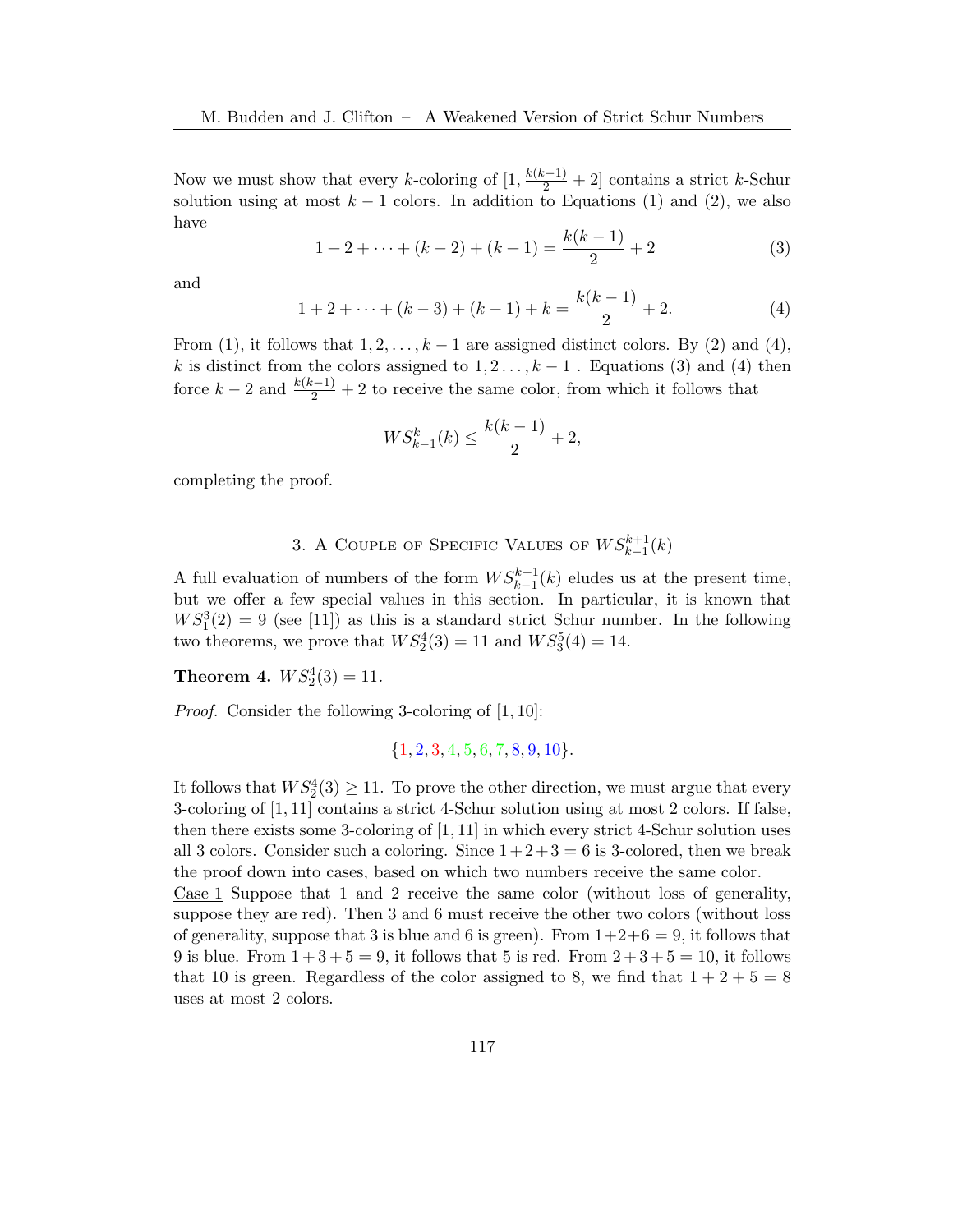Case 2 Suppose that 1 and 3 receive the same color. Without loss of generality, suppose that 1 and 3 are red, 2 is blue, and 6 is green. Then  $1+3+6=10$  implies that 10 must be blue. From  $1 + 2 + 7 = 10$  and  $2 + 3 + 5 = 10$ , it follows that 5 and 7 are both green. From  $1 + 3 + 7 = 11$ , it follows that 11 is blue. From  $1 + 2 + 8 = 11$ , it follows that 8 is green. From  $1 + 3 + 4 = 8$ , it follows that 4 is blue. Then  $2+4+5=11$  is 2-colored.

Case 3 Suppose that 2 and 3 receive the same color. Without loss of generality, suppose that 2 and 3 are red, 1 is blue, and 6 is green. Then  $2+3+6=11$  implies that 11 is blue. Then  $1 + 2 + 8 = 11$  and  $1 + 3 + 7 = 11$  implies that 7 and 8 are green. Then  $1+4+6=11$  implies that 4 is red. Then  $2+3+4=9$  uses at most 3 colors.

Case 4 Suppose that 1 and 6 receive the same color. Without loss of generality, suppose that 1 and 6 are red, 2 is blue, and 3 is green. Then  $1+2+6=9$  implies that 9 is green and  $1 + 3 + 6 = 10$  implies that 10 is blue. Then  $2 + 3 + 4 = 9$  and  $2 + 3 + 5 = 10$  imply that 4 and 5 are red. Then  $1 + 4 + 5 = 10$  uses 2 colors.

Case 5 Suppose that 2 and 6 receive the same color. Without loss of generality, suppose that 2 and 6 are red, 1 is blue, and 3 is green. Then  $1+2+6=9$  implies that 9 is green and  $2+3+6=11$  implies that 11 is blue. Then  $2+3+4=9$  implies that 4 is blue. Then  $1 + 4 + 6 = 11$  uses 2 colors.

Case  $6$  Suppose that 3 and 6 receive the same color. Without loss of generality, suppose that 3 and 6 are red, 1 is blue, and 2 is green. Then  $1+3+5=9$  implies that 9 is green and  $2+3+5=10$  implies that 10 is blue. Then  $2+3+4=9$  implies that 4 is blue and  $1+4+5=10$  is 2 colored.

In all six cases, we find that a 3-coloring must contain a strict 4-Schur solution using at most 2 colors, implying the inequality  $WS_2^4(3) \le 11$ , and completing the proof.

**Theorem 5.**  $WS_3^5(4) = 14$ .

Proof. Consider the following 4-coloring of [1, 13]:

 ${1, 2, 3, 4, 5, 6, 7, 8, 9, 10, 11, 12, 13}.$ 

It follows that  $WS_3^5(4) \geq 14$ . To prove the other direction, we must show that every 4-coloring of [1, 14] contains a strict 5-Schur solution using at most 3 colors. We have numerous cases to consider, based on which two numbers in  $1 + 2 + 3 + 4 = 10$ receive the same color.

Case 1 Suppose that 1 and 2 receive the same color (without loss of generality, suppose they are red). Then 3, 4, and 10 must receive the other three colors (without loss of generality, suppose that 3 is blue, 4 is green, and 10 is orange). Then  $1+2+$  $3+5 = 11$  implies that  $\{5, 11\}$  is colored green and orange. However,  $1+2+4+5 = 12$ prevents 5 from being green if a 3-colored strict 5-Schur solution is to be avoided.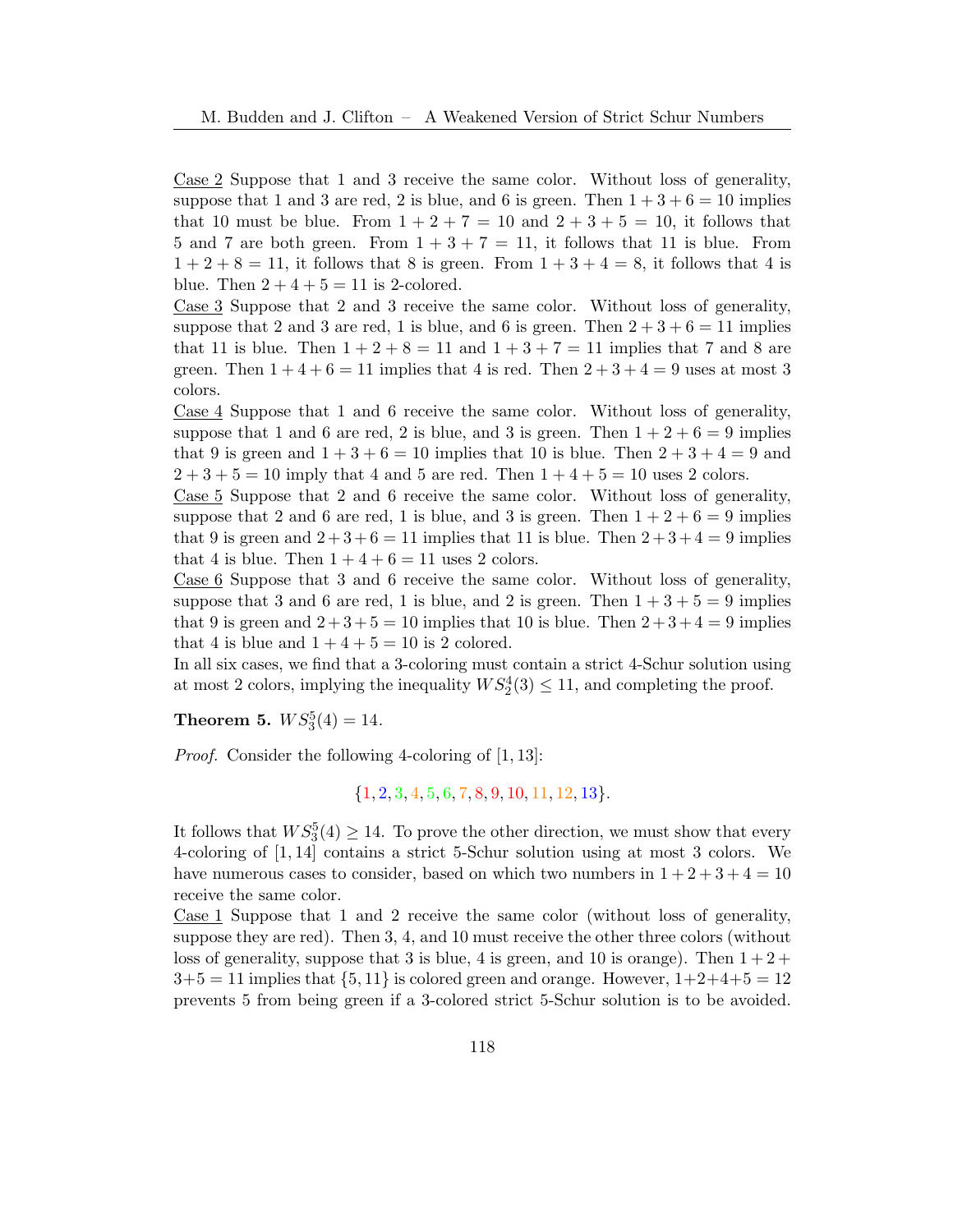Thus, 5 is orange, 11 is green, and 12 is blue. Now  $1+2+3+6=12$  uses at most 3 colors.

Case 2 Suppose that 1 and 3 are the same color. Without loss of generality, suppose that 1 and 3 are red, 2 is blue, 4 is green, and 10 is orange. Then  $1+2+3+5=11$ implies that  $\{5, 11\}$  is colored green and orange. However,  $1 + 3 + 4 + 5 = 13$ prevents 5 from being colored green. So, 5 is orange, 11 is green, and 13 is blue. Now  $1 + 2 + 3 + 7 = 13$  uses at most 3 colors.

Case 3 Suppose that 1 and 4 are the same color. Without loss of generality, suppose that 1 and 4 are red, 2 is blue, 3 is green, and 10 is orange. Then  $1+2+4+5=12$ implies that  $\{5, 12\}$  is colored green and orange. However,  $1 + 3 + 4 + 5 = 13$ prevents 5 from being colored green. So, 5 is orange, 12 is green, and 13 is blue. Now  $1 + 2 + 4 + 6 = 13$  uses at most 3 colors.

Case 4 Suppose that 1 and 10 are the same color. Without loss of generality, suppose that 1 and 10 are red, 2 is blue, 3 is green, and 4 is orange. Then  $2+3+4+5=14$ implies that {5, 14} includes the color red, giving us two subcases.

Subcase 4.1 Suppose that 5 is red. Then  $1+2+4+5=12$ ,  $1+2+3+6=12$ , and  $1+3+4+6=14$  imply that 12 is green, 6 is orange, and 14 is blue. Now  $1 + 2 + 5 + 6 = 14$  uses at most 3 colors.

Subcase 4.2 Suppose that 14 is red. Then  $1+3+4+6=14$  implies that 6 is blue. Now  $1 + 2 + 5 + 6 = 14$  uses at most 3 colors.

Case 5 Suppose that 2 and 3 are the same color. Without loss of generality, suppose that 2 and 3 are red, 1 is blue, 4 is green, and 10 is orange. Then  $1+2+3+5=11$ implies that  $\{5, 11\}$  is colored green and orange. However,  $2 + 3 + 4 + 5 = 14$ implies that 5 is not green. Thus, 5 is orange, 11 is green, and 14 is blue. Now  $1 + 2 + 3 + 8 = 14$  uses at most 3 colors.

Case 6 Suppose that 2 and 4 are the same color. Without loss of generality, suppose that 2 and 4 are red, 1 is blue, 3 is green, and 10 is orange. Then  $1+2+4+5=12$ implies that  $\{5, 12\}$  is colored green and orange. However,  $2 + 3 + 4 + 5 = 14$ prevents 5 from being green. Thus, 5 is orange, 12 is green, and 14 is blue. Now  $1 + 2 + 4 + 7 = 14$  uses at most 3 colors.

Case 7 Suppose that 2 and 10 are the same color. Without loss of generality, suppose that 2 and 10 are red, 1 is blue, 3 is green, and 4 is orange. Then  $2+3+4+5=14$ implies that {5, 14} includes the color blue, giving us two subcases.

Subcase 7.1 Suppose that 5 is blue. Then  $1+2+4+5=12$  implies that 12 is green,  $1 + 2 + 3 + 6 = 12$  implies that 6 is orange, and  $1 + 3 + 4 + 5 = 13$  implies that 13 is red. Now  $1+2+4+6=13$  uses at most 3 colors.

Subcase 7.2 Suppose that 14 is blue. Then  $1+3+4+6=14$  implies that 6 is red. Now  $1 + 2 + 5 + 6 = 14$  uses at most 3 colors.

Case 8 Suppose that 3 and 4 are the same color. Without loss of generality, suppose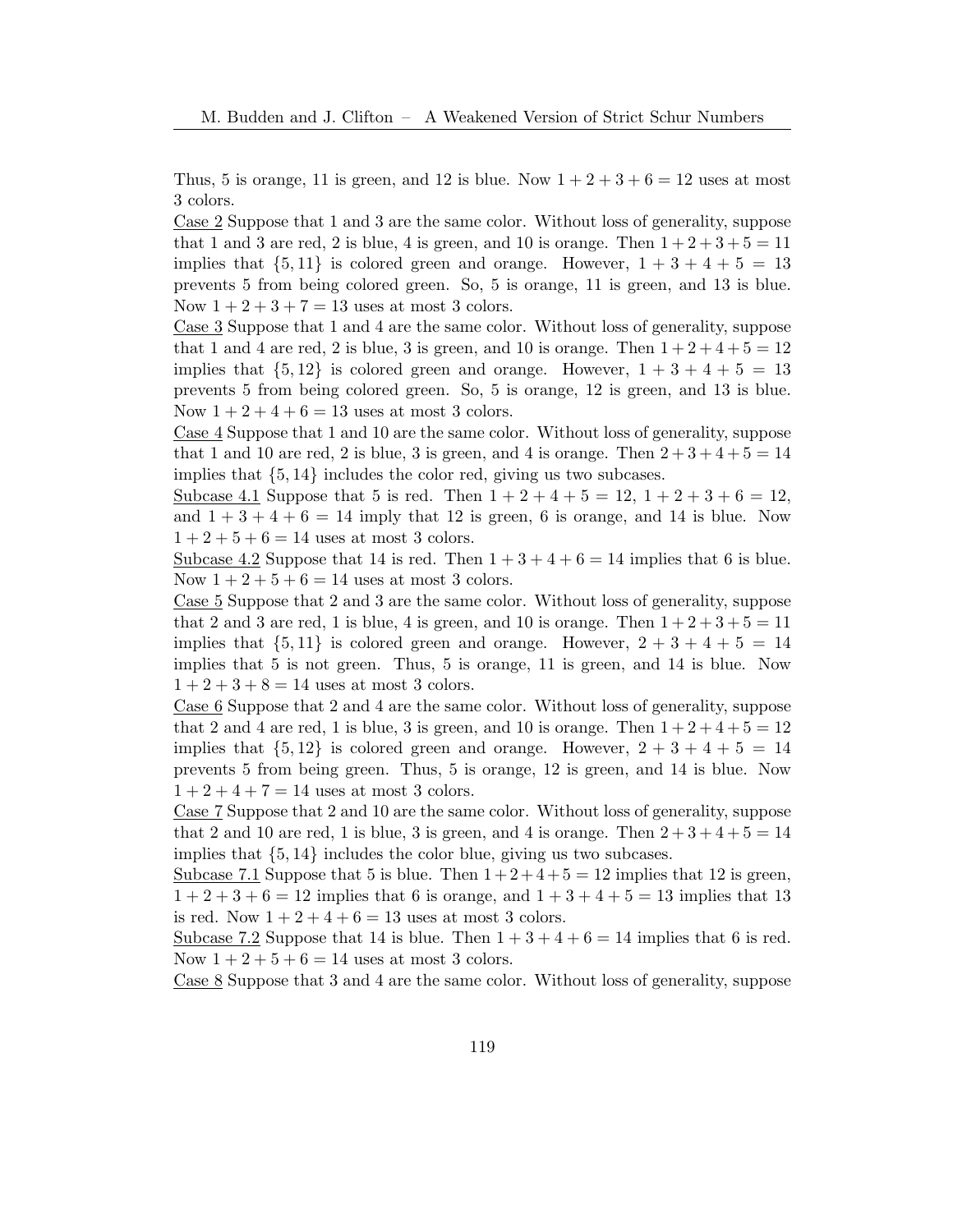that 3 an 4 are red, 1 is blue, 2 is green, and 10 is orange. Then  $2+3+4+5=14$ implies that  $\{5, 14\}$  is colored blue and orange. However,  $1 + 3 + 4 + 5 = 13$  implies that 5 is not blue. Thus, 5 is orange, 14 is blue, and 13 is green. Now  $1+3+4+6=14$ uses at most 3 colors.

Case 9 Suppose that 3 and 10 are the same color. Without loss of generality, suppose that 3 and 10 are red, 1 is blue, 2 is green, and 4 is orange. Then  $2+3+4+5=14$ implies that  $\{5, 14\}$  includes the color blue, giving us two subcases.

Subcase 9.1 Suppose that 5 is blue. Then  $1+3+4+5=13$ ,  $1+2+4+6=13$ , and  $1+2+3+6=12$  imply that 13 is green, 6 is red, and 12 is orange. Then  $1 + 2 + 4 + 5 = 12$  uses at most 3 colors.

Subcase 9.2 Suppose that 14 is blue. Then  $1+3+4+6=14$  implies that 6 is green. Now  $1 + 2 + 5 + 6 = 14$  uses at most 3 colors.

Case 10 Suppose that 4 and 10 are the same color. Without loss of generality, suppose that 4 and 10 are red, 1 is blue, 2 is green, and 3 is orange. Then  $2+3+4+5=$ 14 implies that {5, 14} includes the color blue, giving us two subcases.

Subcase10.1 Suppose that 5 is blue. then  $1 + 3 + 4 + 5 = 13$ ,  $1 + 2 + 4 + 6 = 13$ ,  $1+2+3+7=13$ , and  $1+3+4+6=14$  imply that 13 is green, 6 is orange, 7 is red, and 14 is green. Now  $1+2+4+7=14$  uses 3 at most colors.

Subcase 10.2 Suppose that 14 is blue. Then  $1+3+4+6=14$  implies that 6 is green. Now  $1+2+5+6=14$  uses at most 3 colors.

In all cases, we find that there exists a strict 5-Schur solution that uses at most 3 colors, implying  $WS_3^5(4) \le 14$ , and completing the proof.

# 4. Conclusion

The straight-forward methods used in Section [3](#page-6-0) to evaluate  $WS_{k-1}^{k+1}(k)$  when  $k = 3, 4$ quickly become unreasonable for larger values of k due to the number of cases and subcases one must consider. Combining these values with the known strict Schur number  $WS_1^3(2) = 9$ , we conjecture that

$$
WS_{k-1}^{k+1}(k) = \frac{k^2 - k + 16}{2}, \quad \text{for all } k \ge 2,
$$

but we are unable to offer a complete proof at this time. Besides this conjecture, we conclude by mentioning two specific variations of Schur numbers worthy of inquiry.

1. Weakened Ramsey numbers have been considered for colorings that avoid certain rainbow subgraphs (e.g., see [\[7\]](#page-10-10) and [\[3\]](#page-10-11)). In this sense, one could define the weakened Gallai-Schur number  $GS_{\ell}^{k_1,k_2}(n)$  to be the least natural number N such that every *n*-coloring of  $[1, N]$  that avoids rainbow  $k_1$ -Schur solutions contains a  $k_2$ -Schur solution that uses at most  $\ell$  colors.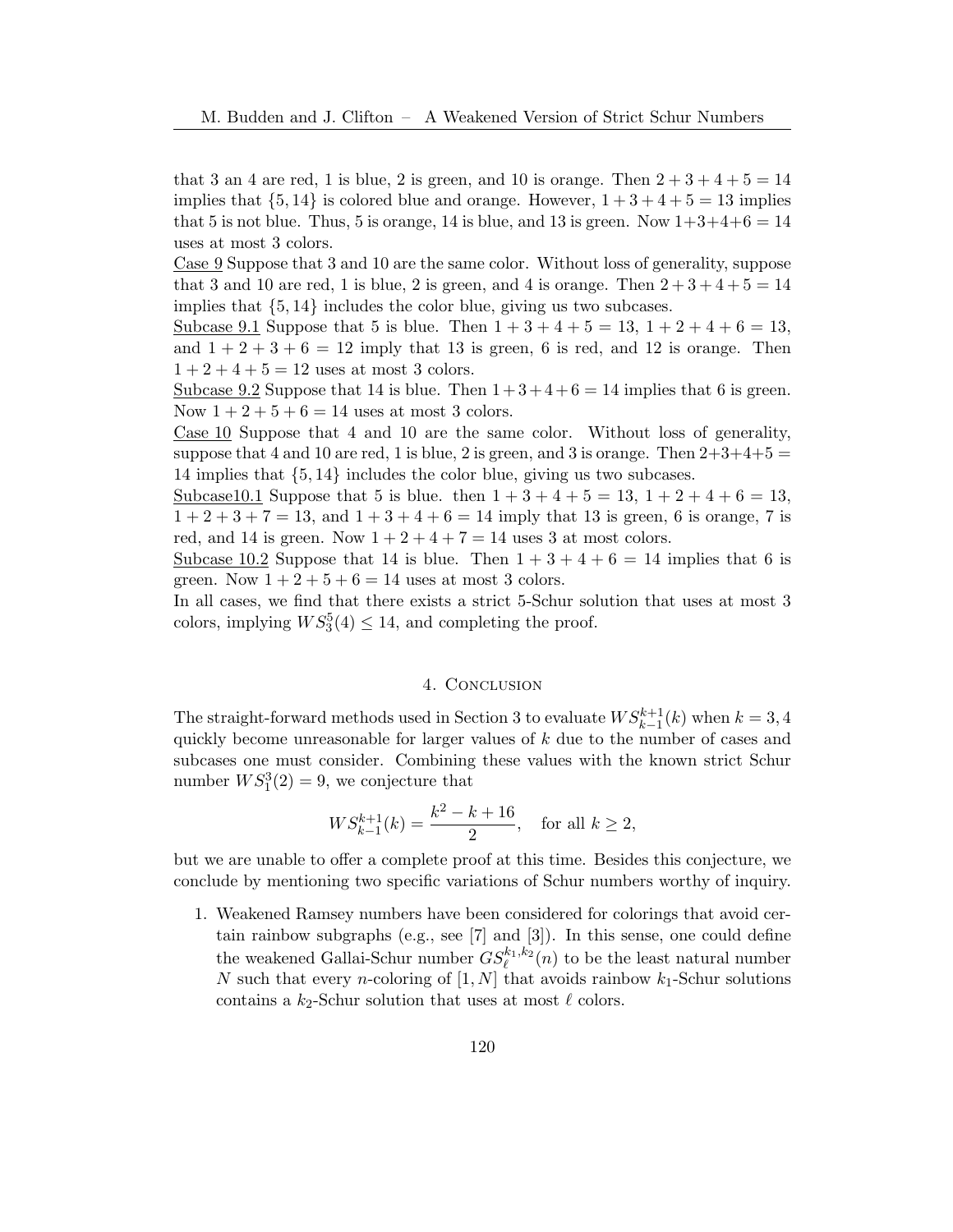2. Consider a weakened version of the Rado numbers introduced in [\[6\]](#page-10-12). Specifically, instead of determining the presence of k-Schur solutions using at most  $\ell$ colors, one can search for solutions to

 $x_1 + x_2 + \cdots + x_{k-1} < x_k$ , where  $x_1 < x_2 < \cdots < x_k$ ,

that use at most  $\ell$  colors.

### **REFERENCES**

<span id="page-10-7"></span>[1] T. Ahmed, M. Eldridge, J. Marler, H. Snevily, Strict Schur numbers, Integers 13 (2013), #A22.

<span id="page-10-5"></span>[2] T. Ahmed, D. Schaal, On generalized Schur numbers, Exp. Math. 25 (2016), 213-218.

<span id="page-10-11"></span>[3] G. Beam, M. Budden, Weakened Gallai-Ramsey numbers, Surv. Math. Appl. 13 (2018), 131-145.

<span id="page-10-6"></span>[4] A. Beutelspacher, W. Brestovansky, Generalized Schur numbers, Lecture Notes in Mathematics 969 (1982), 30-38.

<span id="page-10-8"></span>[5] L. Boza, M. Revuelta, M. Sanz, A general lower bound on the weak Schur number, Electron. Notes Discrete Math. 68 (2018), 137-142.

<span id="page-10-12"></span>[6] A. Bialostocki, D. Schaal, On a variation of Schur numbers, Graphs Combin. 16 (2000), 139-147.

<span id="page-10-10"></span>[7] M. Budden, Schur numbers involving rainbow colorings, Ars Math. Contemp. 18 (2020), 281-288.

<span id="page-10-0"></span>[8] K. Chung, M. Chung, C. Liu, A generalization of Ramsey theory for graphs - with stars and complete graphs as forbidden subgraphs, Congr. Numer. 19 (1977), 155-161.

<span id="page-10-1"></span>[9] K. Chung, C. Liu, A generalization of Ramsey theory for graphs, Discrete Math. 21 (1978), 117-127.

<span id="page-10-2"></span>[10] D. Conlon, J. Fox, C. Lee, B. Sudakov, On the grid Ramsey problem and related questions, Int. Math. Res. Not. 17 (2015), 8052-8084.

<span id="page-10-9"></span>[11] S. Eliahou, J. Mar´ın, M. Revuelta, M. Sanz, Weak Schur numbers and the search for G.W. Walker's lost partitions, Comput. Math. Appl. 63 (2012), 175-182.

<span id="page-10-3"></span>[12] H. Harborth, M. Möller, *Weakened Ramsey numbers*, Discrete Appl. Math. 95 (1999), 279-284.

<span id="page-10-4"></span>[13] M.S. Jacobson, On a generalization of Ramsey theory, Discrete Math. 38 (1982), 191-195.